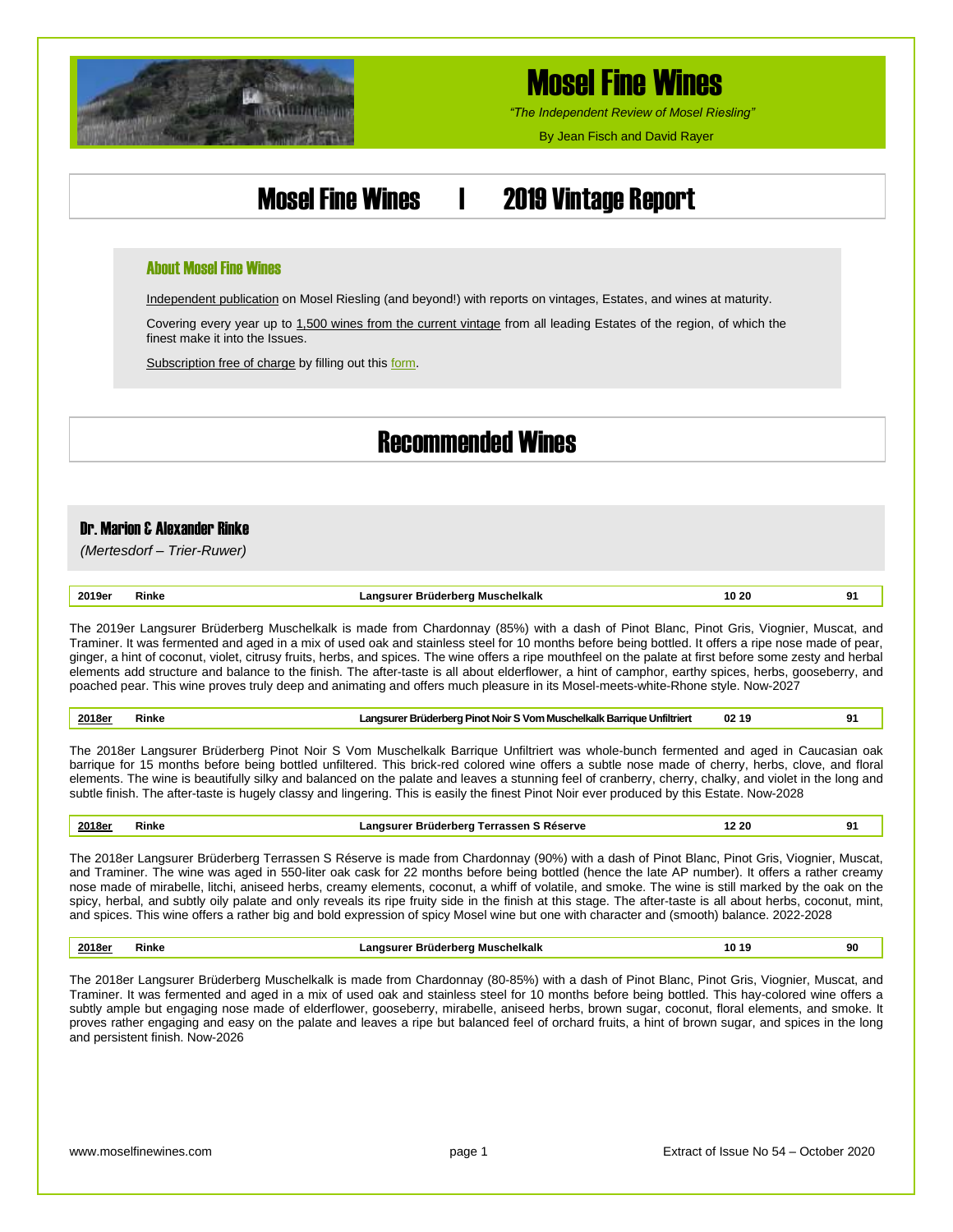

## Mosel Fine Wines

*"The Independent Review of Mosel Riesling"*

By Jean Fisch and David Rayer

### **2018er Rinke Langsurer Brüderberg Terrassen S 04 20 90**

The 2018er Langsurer Brüderberg Terrassen S is made from Chardonnay (90%) with a dash of Pinot Blanc, Pinot Gris, Viognier, Muscat, and Traminer. The wine was aged in a mix 3-4-year-old oak and stainless steel for 16 months before being bottled (hence the late AP number). It offers a rather big and bold nose made of litchi, rose water, mirabelle, pear, violet, and smoky elements as well as a hint of camphor, all wrapped into a whiff of volatile. The wine proves smooth and ample on the richly spiced-up palate and leaves a remarkably engaging and creamy feel in the long finish. Power from the extracts and alcohol add to the presence in the after-taste. This wine blends the cut and zest of Mosel with the warmth and spiciness of Southern Rhone. 2021-2026

| 2018er<br>Unfiltrier<br>02<br>∟Schiefer Réserve Barrique '<br>Vom<br>₹inke<br>Pinot Noir ∖<br>19 | 90 |
|--------------------------------------------------------------------------------------------------|----|
|--------------------------------------------------------------------------------------------------|----|

The 2018er Pinot Noir Vom Schiefer Réserve Barrique Unfiltriert is made from 70%-destemmed Spätburgunder harvested in the Oberemmeler Altenberg (90%) and Frühburgunder in the Wiltinger Braunfels (10%), which were fermented spontaneously and aged in used Caucasian oak barrique for 15 months before being bottled unfiltered. It offers a gorgeously fresh nose made of frozen strawberry, cranberry, minty herbs, clove, and smoke. It offers a delineated but nicely silky feel on the palate and leaves some fruits, herbs, and spices in the long finish. The after-taste is subtly racy and very long and engaging. This is a gorgeous light-weighted and hugely flavorsome expression of Pinot Noir. Resistance is futile. Now-2026

| 2019er | Alte Reben<br>Riesling<br>the contract of the contract of                                 | 20 '<br>$\sim$ $\sim$ | 90 |
|--------|-------------------------------------------------------------------------------------------|-----------------------|----|
|        | $\mathbf{r}$ and $\mathbf{r}$ is the $\mathbf{r}$ in the $\mathbf{r}$ in the $\mathbf{r}$ |                       |    |

The 2019er Wiltinger Klosterberg Riesling Alte Reben was made from fruit picked on nearly 60-year-old un-grafted vines and was fermented spontaneously and aged in oak cask down to barely off-dry levels of residual sugar (12 g/l). It offers a subtle nose made of melon, aniseed herbs, and spices. The wine is light-footed on the ripe tasting but nicely zesty palate and leaves a pungent feel of herbs and coconut elements (from the oak) in the long finish. This dry-tasting Riesling will require a few years to integrate its coconut elements and reveal its underlying finesse. 2023- 2029

**2019er Rinke Wiltinger Klosterberg Riesling Alte Reben Limited Edition 1963 Unfiltriert 09 20 90**

The 2019er Wiltinger Klosterberg Riesling Alte Reben Limited Edition 1963 Unfiltriert is made with fruit picked on 55-year-old vines in the original part of the vineyard and was fermented and matured in oak cask down to fully bone-dry levels of residual sugar (1 g/l). It proves still immensely backward and almost non-saying on the nose at this stage as only discreet scents of melon, lemon, wet stone, anise, carraway, almond, and smoke emerge from the glass. The wine is gorgeously playful on the light-feathered yet flavorsome palate and leaves a precise and finely chiseled feel of mirabelle, pear, brown sugar, and spices in the long and juicy finish. Its after-taste is superbly dry and mouthwatering. This bone-dry Saar Riesling is really in need of a few years of bottle aging in order to reveal its flavors and develop aromatically. It should then appeal to lovers of light-footed dry wines thanks to its nicely herbal and gorgeously ripe fruits. 2023-2029

| 2018er<br><br>$\sim$<br>≺ınke<br>Patience<br>ulicinain |  |  |  | 89<br>--<br>- - |
|--------------------------------------------------------|--|--|--|-----------------|
|--------------------------------------------------------|--|--|--|-----------------|

The 2018er Langsurer Brüderberg Muschelkalk Patience is made from Chardonnay (80-85%) with a dash of Pinot Blanc, Pinot Gris, Viognier, Muscat, and Traminer. It was fermented and aged in a mix of used oak and stainless steel for 22 months before being bottled (hence the late AP number). It offers a quite aromatic nose made of mirabelle, grapefruit zest, litchi, whipped cream, earthy spices, coconut, menthol, and some rose water elements. The wine proves powerful and impactful on the palate and leaves an intense and somewhat warm feel in the long and ample finish. We would opt to enjoy this impactful wine over the coming years. Now-2023

| 2019e<br>. | Rinke | 08<br>-20<br>Reben<br>АIТ<br>- -<br>$\sim$ $\sim$ | 89 |
|------------|-------|---------------------------------------------------|----|
|            |       |                                                   |    |

The 2019er Oberemmeler Altenberg Alte Reben comes from 50-year-old vines and was fermented in tonneau down to just off-dry levels of residual sugar (10.5 g/l). It offers a subtly aromatic nose made of rose water, melon, poached pear, bitter apricot, herbs, and coconut. The wine offers rather bold scents of pear, mirabelle, cardamom, and herbs. It proves subtly ripe and creamy on the palate and leaves a comparatively citrusy and structured feel in the herbal and spicy finish. The after-taste proves rather tart and fully dry-tasting. This Saar Riesling will require a few years to integrate its coconut elements and reveal its underlying finesse. 2023-2029

|--|

The 2018er Oberemmeler Altenberg Alte Reben comes from 50-year-old vines and was fermented in tonneau down to fully off-dry levels of residual sugar (27 g/l). It offers a nicely ripe and subtly broad nose made of melon, cream, a hint of coconut, Provence herbs, lemon, flowers, and spices. The wine is comparatively soft on the palate and leaves a direct feel of fruit zest and earthy spices in the fully off-dry and smooth finish. A kick of zest adds cut to the after-taste. Now-2026